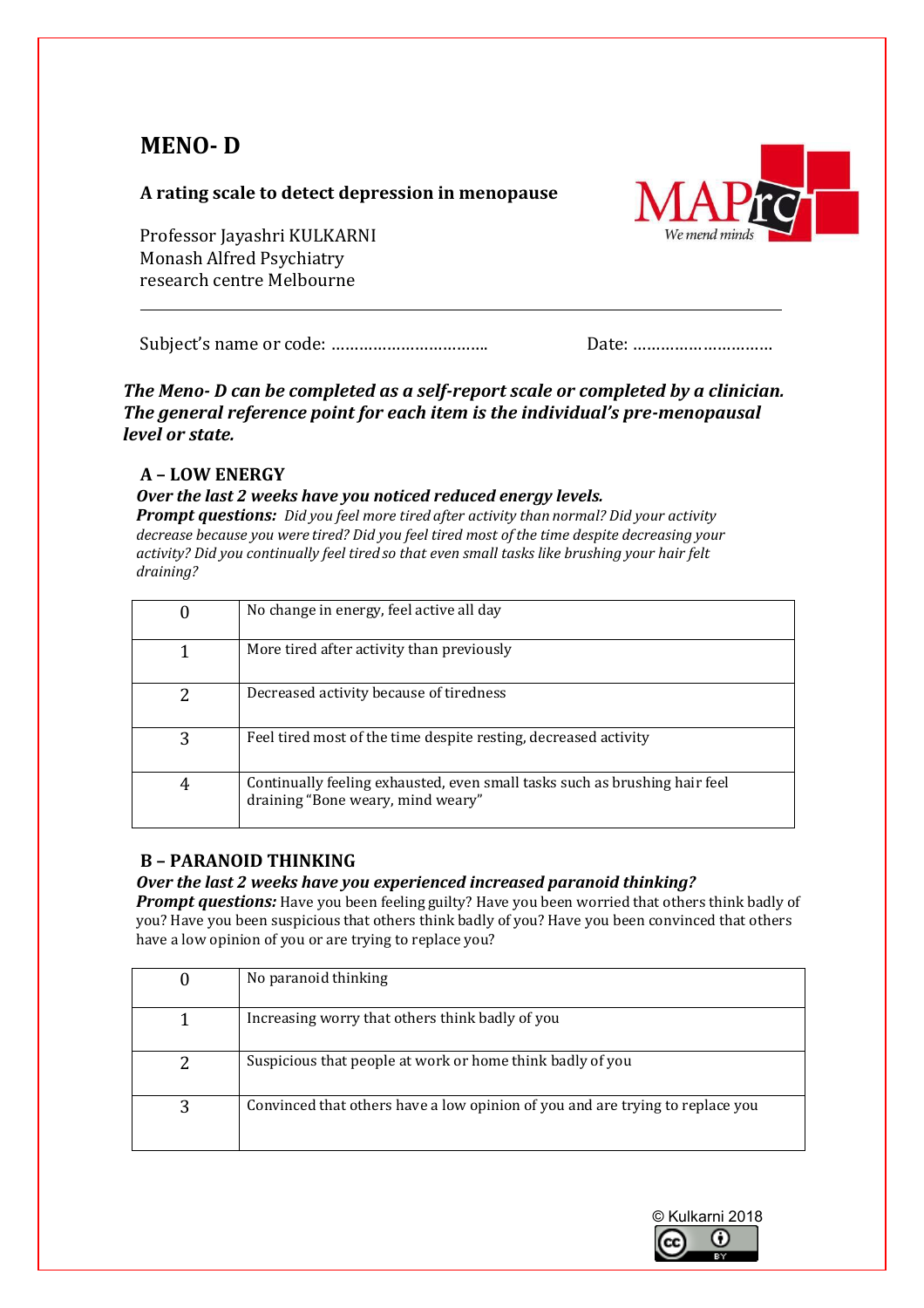# **C – IRRITABILITY**

#### *Over the last 2 weeks have you felt more irritable?*

*Prompt questions:* Have you felt more irritable than usual? Have you snapped at anyone or been short with anyone over small incidents? Have you felt real rage and had major outbursts about minor incidents?

| 0 | No irritability                                                      |
|---|----------------------------------------------------------------------|
|   | Mild irritability                                                    |
| 2 | Increased irritable response to minor incidents                      |
| 3 | Anger expressed by "snapping", verbal outbursts over minor incidents |
| 4 | Rage, major verbal outbursts over minor incidents                    |

## **D – SELF ESTEEM**

#### *Over the last 2 weeks has your self-esteem been lowered.*

**Prompt questions:** Have you felt worse about yourself than usual? Have you felt really bad aboutyourself? Have you felt worthless and made negative comments about yourself? Have you believed that the world would be better off without you?

Have you harmed yourself in any way? Have you experienced suicidal thoughts? Have you attempted suicide?

| 0 | Good self-esteem or no change in self-esteem                                                                                                                                                                         |
|---|----------------------------------------------------------------------------------------------------------------------------------------------------------------------------------------------------------------------|
|   | Slight decrease in self-esteem                                                                                                                                                                                       |
| 2 | Poor self-esteem with no reality base                                                                                                                                                                                |
| 3 | Very poor self-esteem in all life domains, with marked self-denigratory<br>comments                                                                                                                                  |
| 4 | No self-worth at all to the point of believing that the world would be better<br>off without you. (NB - this rating must then lead to further questions about<br>suicide planning, actions and deliberate self-harm) |

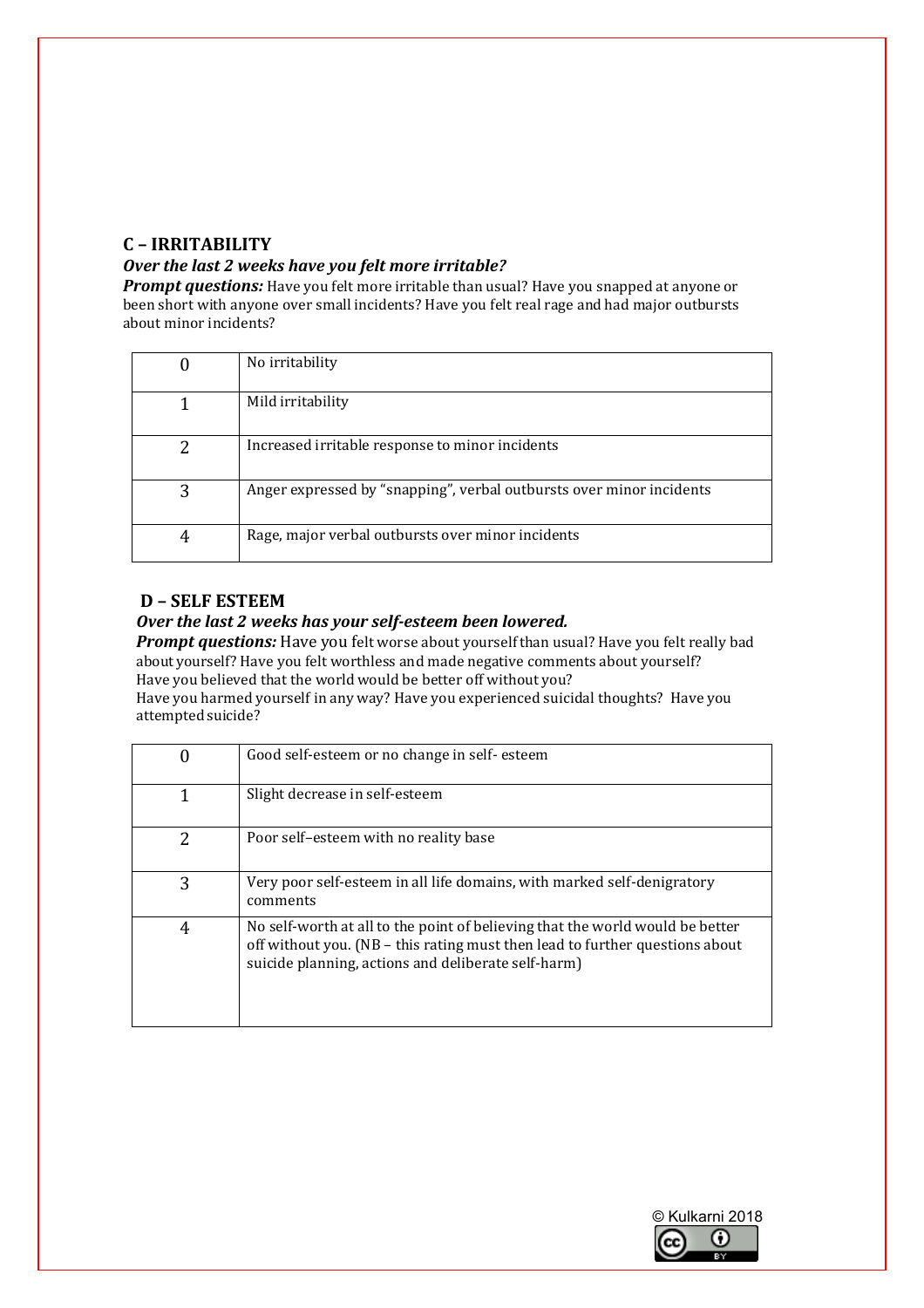## **E – ISOLATION**

## *Over the last 2 weeks have you withdrawn socially?*

**Prompt questions:** Have you socialized as normal? Have you had less of an interest in socializing? Have you become socially withdrawn? Have you felt isolated, even when with others?

|   | Socialize normally                                    |
|---|-------------------------------------------------------|
|   | Decreased socializing                                 |
| 2 | Disinterested in socialising                          |
| 3 | Social and occupational withdrawal                    |
| 4 | Feeling isolated, "in a bubble" even when with others |

#### F – ANXIETY

#### *Over the last 2 weeks have you experienced heightened levels of anxiety?*

*Prompt questions:* Have you felt especially anxious or nervous when in public? Have you felt highly anxious when completing new tasks? Have you felt highly anxious when completing tasks that are routine or familiar to you? Have you had panic attacks and felt extremely anxious when doing normal everyday things?

| 0 | No new anxiety                                                       |
|---|----------------------------------------------------------------------|
|   | Increased anxiety when performing in public                          |
| 2 | Highly anxious when doing new tasks                                  |
| 3 | Heightened anxiety when doing routine and familiar tasks             |
| 4 | Panic attacks, highly anxious when doing ordinary and familiar tasks |

#### **G – SOMATIC SYMPTOMS**

#### *Over the last 2 weeks have you experienced physical symptoms?*

**Prompt questions** Have you had any physical complaints? For example, i) increase physical pain with little exertion ii) frequent headaches or iii) joint and muscle pain that limited your activity? Have you experienced severe and debilitating aches and pains that prevented you from engaging in activity?

| 0 | No physical symptoms                                                 |
|---|----------------------------------------------------------------------|
|   | Increased muscle aches, joint pains on exercise                      |
| 2 | Increased leg, back and joint pains with little exertion             |
| 3 | Frequent headaches, muscle and joint pains limiting activity         |
| 4 | Severe aches and pains requiring pain relief and preventing activity |

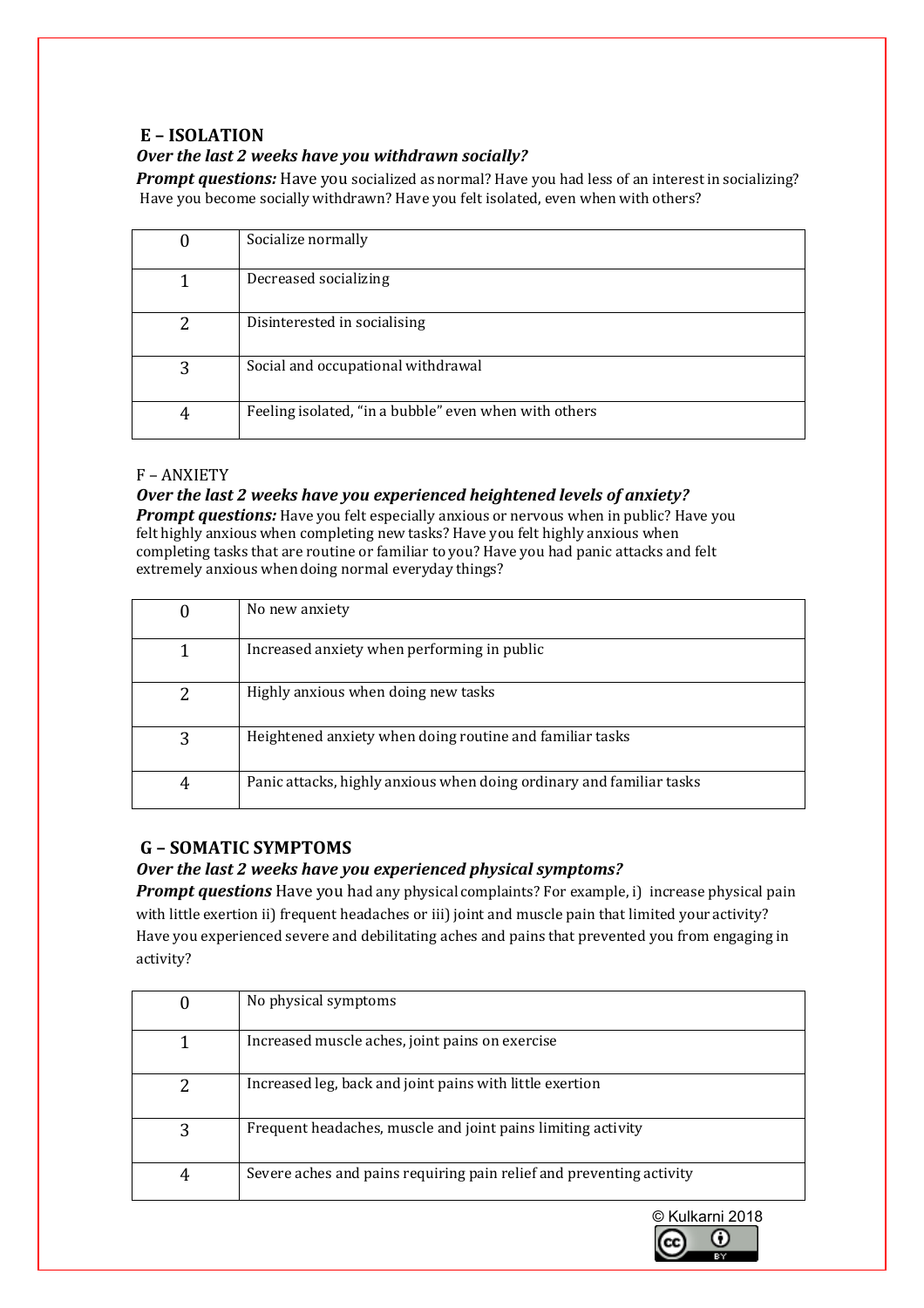#### H – SLEEP DISTURBANCE

### *Over the last 2 weeks have you experienced sleep disturbance?*

**Prompt questions:** How has your sleep been? Has your sleep been broken briefly but you could get back to sleep easily? Has your sleep been broken several times each night and you found it hard to get back to sleep? Have you been waking up more than 2 or 3 times per night due to hot flushes, sweating? Have you on most nights been sleeping for only 2 hours or less due to sweating, hot flushes and night chills?

| 0 | No sleep problems                                                                                                                |
|---|----------------------------------------------------------------------------------------------------------------------------------|
| 1 | Sleep broken by brief waking once or twice per night, but easily return to sleep                                                 |
| 2 | Sleep broken by waking several times per night, but easily return to sleep                                                       |
| 3 | Waking up three or more times per night due to hot flashes and sweating, plus<br>difficulty returning to sleep                   |
| 4 | Sleeping two or less hours per night consistently. Sweating, hot flashes, feeling hot<br>then cold, interrupting sleep all night |

# **I – WEIGHT**

#### *Have you gained weight (in comparison to pre-menopause weight)?*

*Prompt questions* Has your weight changed at all? Have you gained a moderate amount of weight despite no change in diet or exercise? Have you continued to gain weight despite engaging in strict dieting or increased exercise? Have you had a major weight gain of 6kg or more?

|   | No change in weight                                                                                         |
|---|-------------------------------------------------------------------------------------------------------------|
| 1 | Mild weight gain (1-2kg)                                                                                    |
| 2 | Moderate weight gain despite no change in diet or exercise (3-6kg)                                          |
| 3 | Continuing weight gain and abdominal fat deposition, despite dietary restriction<br>and increasing exercise |
| 4 | Major weight gain (>6kg) with abdominal, breast, hip and thigh fat deposition                               |

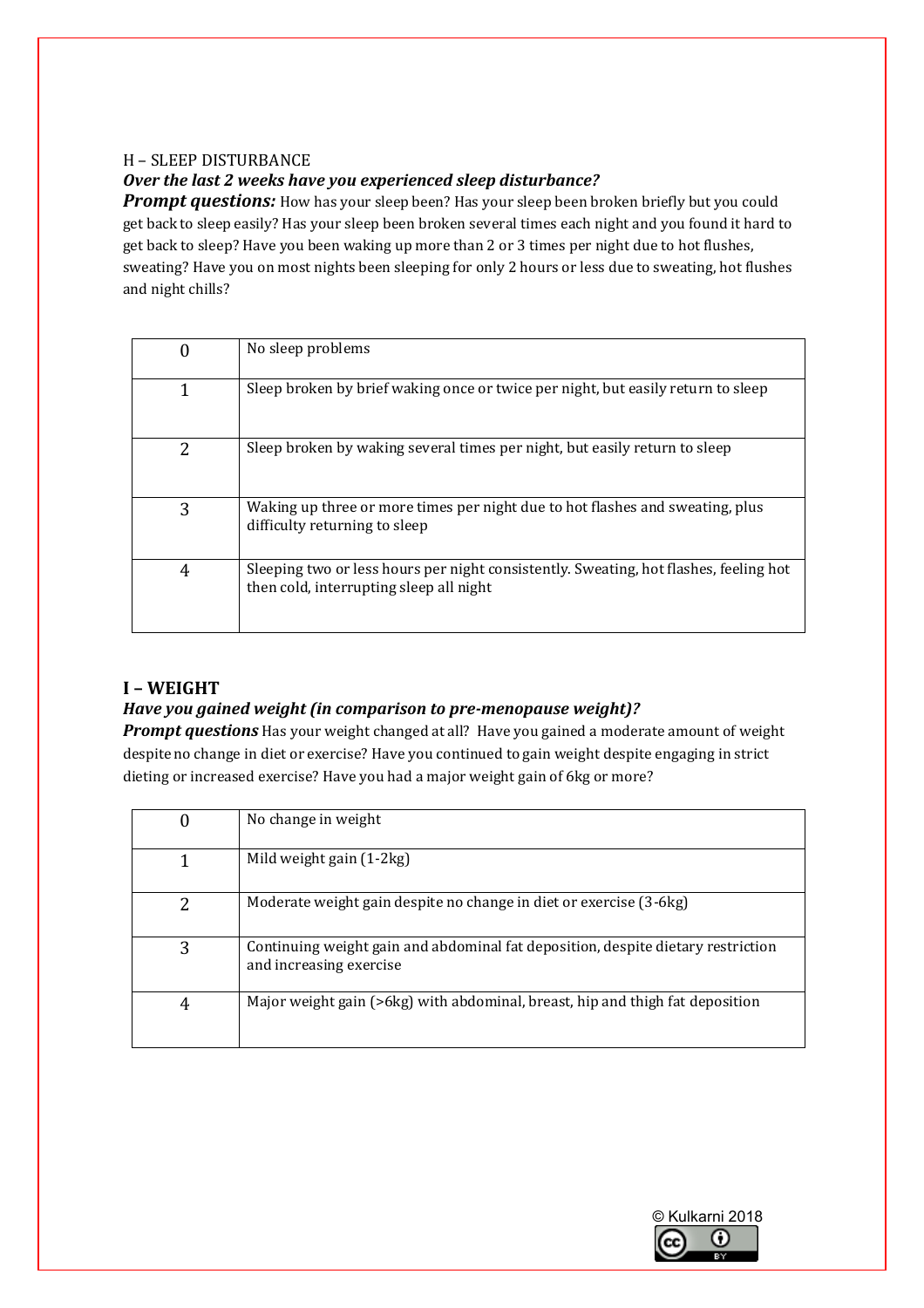# **J – SEXUAL INTEREST**

*Over the past 2 weeks have you experienced a decreased libido*?

**Prompt questions:** Have you had decreased libido? Has your libido diminished significantly? Have you had discomfort with sexual activity in addition to a decreased libido? Have you lost all interest in sexual activity?

|   | No change in libido                                  |
|---|------------------------------------------------------|
|   | Mild decrease in libido                              |
|   | Diminished libido                                    |
| 3 | Decreased libido and discomfort with sexual activity |
|   | Loss of interest in all sexual activity              |

## **K – MEMORY**

#### *Over the last 2 weeks have you noticed any memory related difficulties?*

*Prompt questions:* Have you had mild problems remembering simple things like names and numbers? Did you need to make lists in order to function at work or at home? Did memory problems lead to dysfunction or impairment in any way?

|   | No memory problems                                     |
|---|--------------------------------------------------------|
|   | Mild problems remembering names and numbers            |
| 2 | Need to make lists to function at work or home         |
| 3 | Impaired memory leading to dysfunction                 |
| 4 | Severe loss of memory leading to inability to function |

# **L – CONCENTRATION**

#### *Over the past 2 weeks have you experienced problems concentrating?*

*Prompt questions:* Did you have difficulty reading or holding a conversation? How severe were these problems? Were you unable to focus on any task for a suitable period of time?

|   | No concentration difficulties                                    |
|---|------------------------------------------------------------------|
|   | Mild problems with concentrating on reading                      |
|   | Mild problem with concentration on reading and watching TV/films |
| 3 | Marked problems concentrating on reading and watching TV/films   |
|   | Unable to focus on any tasks                                     |